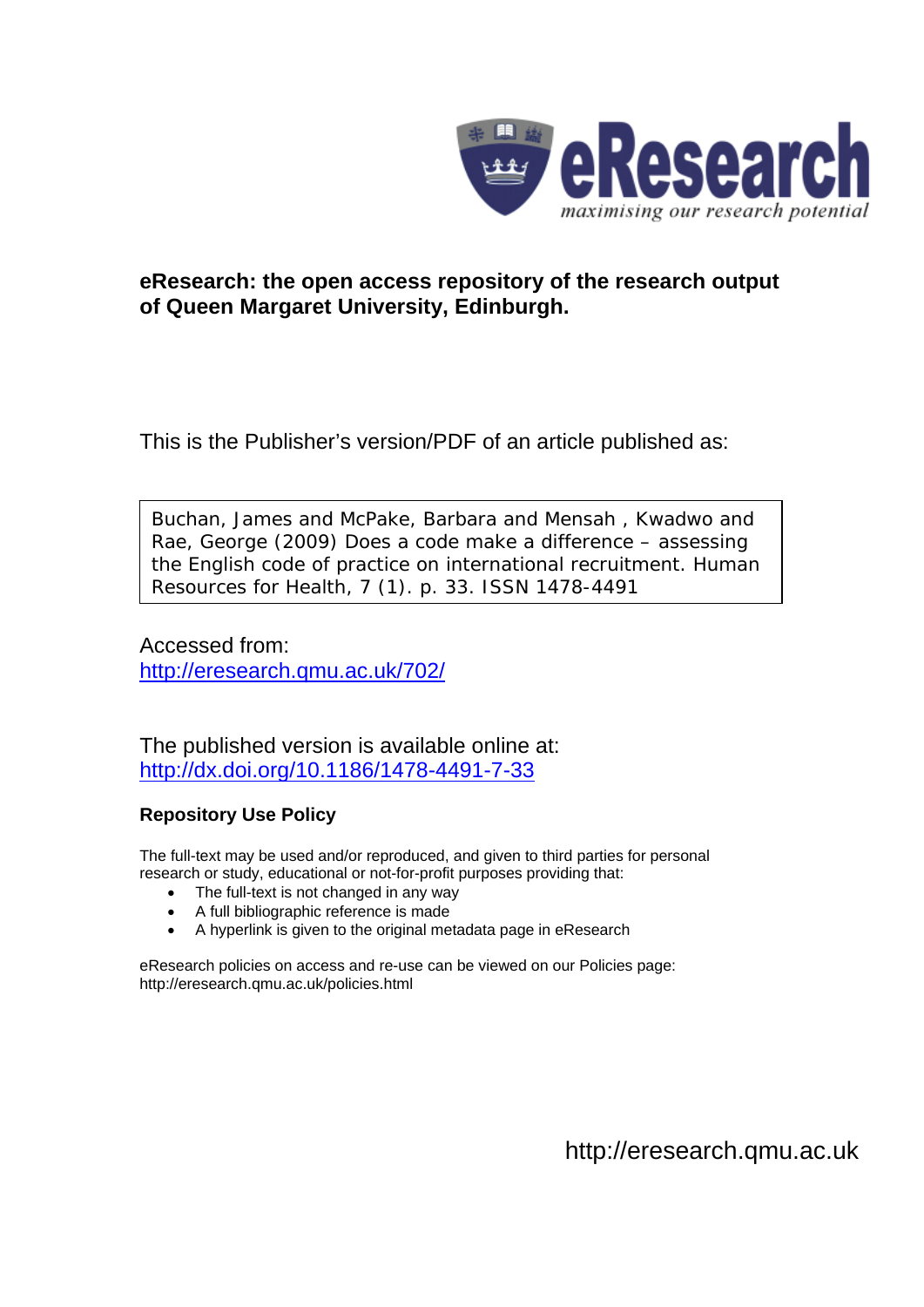### Research **[Open Access](http://www.biomedcentral.com/info/about/charter/)**

# **Does a code make a difference – assessing the English code of practice on international recruitment**

James Buchan\*<sup>1</sup>, Barbara McPake<sup>1</sup>, Kwadwo Mensah<sup>2</sup> and George Rae<sup>3</sup>

Address: 1Queen Margaret University, Edinburgh, UK, 2Independent Consultant, Yak Aky Management Consultancy Services, Accra, Ghana and 3Independent Consultant, Nairobi, Kenya

Email: James Buchan\* - jbuchan@qmu.ac.uk; Barbara McPake - bmcpake@qmu.ac.uk; Kwadwo Mensah - kwmensah49@yahoo.com; George Rae - otirae@yahoo.com

\* Corresponding author

Published: 9 April 2009

*Human Resources for Health* 2009, **7**:33 doi:10.1186/1478-4491-7-33

[This article is available from: http://www.human-resources-health.com/content/7/1/33](http://www.human-resources-health.com/content/7/1/33)

© 2009 Buchan et al; licensee BioMed Central Ltd.

This is an Open Access article distributed under the terms of the Creative Commons Attribution License [\(http://creativecommons.org/licenses/by/2.0\)](http://creativecommons.org/licenses/by/2.0), which permits unrestricted use, distribution, and reproduction in any medium, provided the original work is properly cited.

Received: 16 October 2008 Accepted: 9 April 2009

#### **Abstract**

**Background:** This paper draws from research completed in 2007 to assess the effect of the Department of Health, England, Code of Practice for the international recruitment of health professionals.

The Department of Health in England introduced a Code of Practice for international recruitment for National Health Service employers in 2001. The Code required National Health Service employers not to actively recruit from low-income countries, unless there was government-togovernment agreement. The Code was updated in 2004.

**Methods:** The paper examines trends in inflow of health professionals to the United Kingdom from other countries, using professional registration data and data on applications for work permits. The paper also provides more detailed information from two country case studies in Ghana and Kenya.

**Results:** Available data show a considerable reduction in inflow of health professionals, from the peak years up to 2002 (for nurses) and 2004 (for doctors). There are multiple causes for this decline, including declining demand in the United Kingdom.

In Ghana and Kenya it was found that active recruitment was perceived to have reduced significantly from the United Kingdom, but it is not clear the extent to which the Code was influential in this, or whether other factors such as a lack of vacancies in the United Kingdom explains it.

**Conclusion:** Active international recruitment of health professionals was an explicit policy intervention by the Department of Health in England, as one key element in achieving rapid staffing growth, particularly in the period 2000 to 2005, but the level of international recruitment has dropped significantly since early 2006. Regulatory and education changes in the United Kingdom in recent years have also made international entry more difficult.

The potential to assess the effect of the Code in England is constrained by the limitations in available databases. This is a crucial lesson for those considering a global code: without a clear link between explicit objectives of a code, and relevant monitoring capacity, it is not possible to judge the actual impact of a code.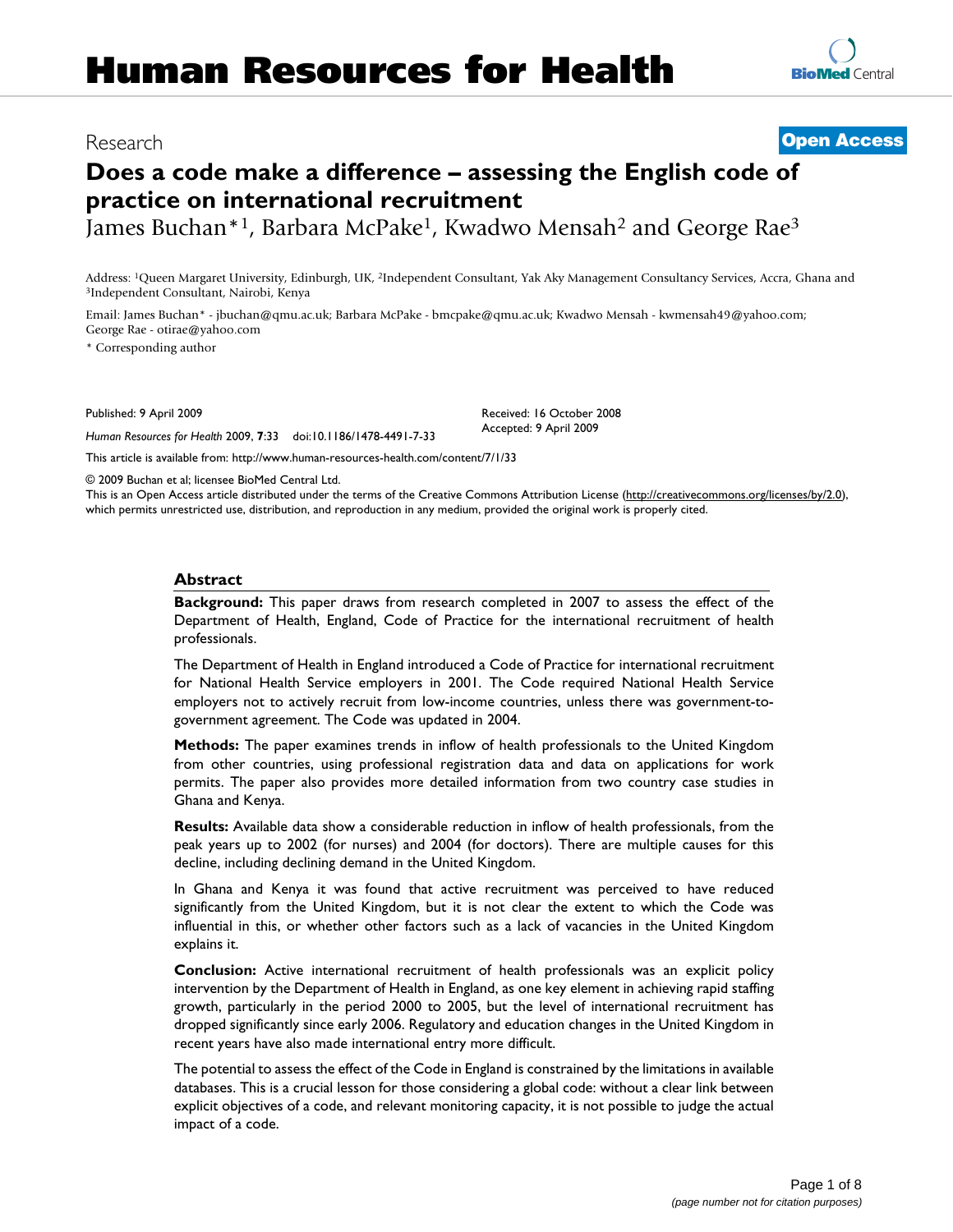A second message for policy-makers is that attempts to use a single country code in other countries where there are a multiplicity of independent, private-sector health care employers, or where there is a federated political and regulatory structure, will be a much more challenging and complex issue than in England, which has one major public sector health care employer and one national point of entry for regulated health professionals.

Finally, there is a message about the importance of the "visibility" of any recruitment code – for policy-makers, employers and potential recruits. The Department of Health Code has a good level of recognition in the National Health Service, but would benefit from better dissemination in lowincome countries, particularly in Africa, together with further consultation on the appropriateness of its provisions in specific countries. To achieve high visibility and recognition of any global code will be a much bigger challenge.

#### **Background**

International recruitment of health professionals has been high on the policy debate agenda in recent years [1] with increasing advocacy for the development of an international code of practice, notably the current draft for a WHO global code. This paper assesses the effect of the first national code, which has been in place in England since 2001 and as such has lessons for current initiatives in other countries and globally. It is based on research commissioned by the Department for International Development (DFID), with support from the Department of Health (DH) in England, to assess the effect of the Department of Health Code of Practice for the international recruitment of health professionals.

As the DH Code was the first country-level code to be developed, there is particular interest in its content and impact. Given current debate about multinational codes, lessons learnt from the impact of the DH Code have policy relevance. This paper reports on an assessment of the effect of the Code in the "destination" country of England and in two "source" countries.

Active international recruitment of health professionals was an explicit policy intervention by the DH in England, as one key element in achieving rapid staffing growth in the National Health Service (NHS), particularly in the period 2000 to 2005 [2]. In the context of this paper, "active" international recruitment occurs when the employer takes the lead to stimulate interest and recruit health staff from another country. With subsequent growth in the numbers of nurses and medical staff beginning to emerge from United Kingdom-based education, and with financial difficulties hitting some NHS trusts in England in 2006, the level of international recruitment has dropped significantly since early 2006. Assessment of the effect of the Code has to take account of these changing labour market circumstances.

The Department of Health in England first attempted to limit the potential negative impact of international

recruitment of health professionals in 1999, when it established guidelines that required NHS employers not to target recruitment activities in South Africa and the West Indies [3]. It then introduced a Code of Practice for international recruitment for NHS employers, in 2001 [4].

The Code issued in 2001 required NHS employers not to actively recruit from low-income countries unless there was government-to-government agreement. A full list of these countries was made available to NHS employers in early 2003. The list of countries was developed by the Department of Health in discussion with DFID. In 2007, at the time of the research used in this paper, the list included 154 countries.

Three countries on the list (China, India and the Philippines) had been exempted at the request of their governments, on the basis of bilateral agreements with the United Kingdom government. This exemption meant that active recruitment could take place, as the governments of these countries had endorsed the practice.

The Code was strengthened in 2004 [5] when it was extended to cover recruitment agencies working for NHS employers, temporary staff working in the NHS, and private sector health care organizations providing services to the NHS. Given that the Code has changed in content over the years, any assessment of the impact of DH intervention on international recruitment activity must also take account of these four points in the timeline: 1999, 2001, 2003 and 2004.

There is an assumption made by some commentators, both in the United Kingdom and elsewhere, that the Code sets out to "prevent" all international recruitment from low-income countries. It is important to stress that it was not intended for this purpose. The Code aims to prevent "active" recruitment initiated by the NHS in England, and targetted at specified countries . It is directed at NHS employers in England, recruitment agencies commissioned to recruit staff on behalf of NHS employers, tem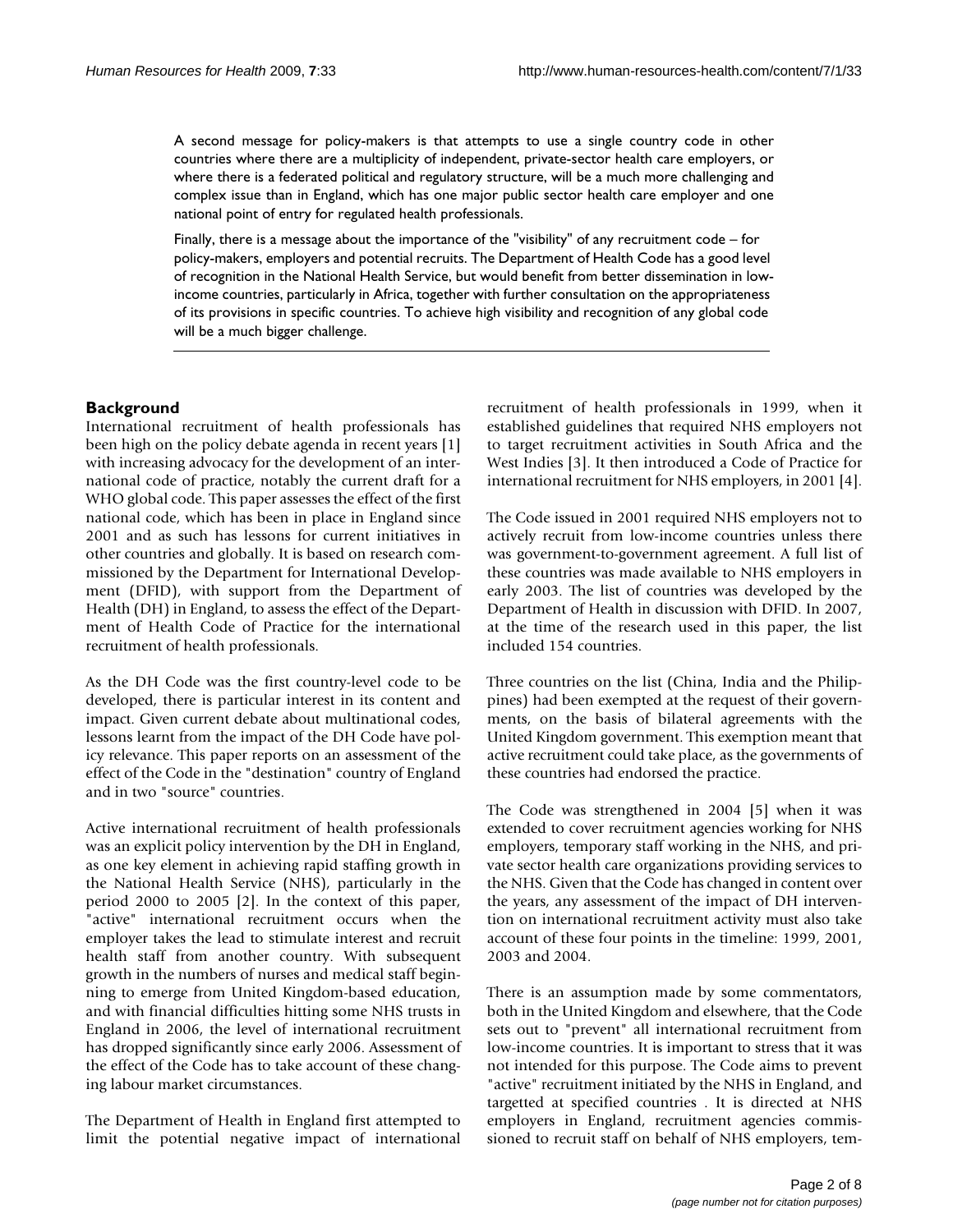porary staffing agencies providing staff to NHS employers, and private sector employers in England, particularly if they are providing NHS-funded care (England is the largest of the four countries in the United Kingdom; devolved government means that each of the four countries in the United Kingdom has policy responsibility for NHS workforce issues, but some aspects of immigration and regulation policy are retained at the level of the United Kingdom. Scotland has also issued a similar Code) [6].

The Code also sets out guidelines for good practice on international recruitment for United Kingdom employers, covering aspects of recruitment, selection, induction and equal opportunities in employment, pay and career prospects. NHS employers in an earlier study reported that they found the 2001 version of the Code helpful in directing their recruitment to be effective and "ethical" [7]. Some surveys of internationally recruited nurses have reported, however, that some nurses feel they have been discriminated against when being graded for pay levels [8].

In addition to so-called "active" recruitment, various types of "passive" recruitment have contributed to increasing the number of international health workers coming to the NHS in England. In the context of the Code these are not regarded as "active" recruitment, and so are not taken to contradict or undermine the Department of Health Code:

• Some international staff initiate recruitment by applying for employment in the United Kingdom while located abroad (increased access to the Internet has made this easier).

• Some staff will move to the United Kingdom initially for educational and training purposes, and then be recruited when they are in the United Kingdom.

• Some "international" workers will already be resident in the United Kingdom but not yet in employment – such as refugees.

• Some health care workers will be recruited initially by private-sector health care employers in England who may not be bound by the Code, but these workers may move quickly to NHS jobs once they have arrived in the United Kingdom. This practice does not break the Code, as the workers were recruited by the NHS when they were in England, but it has been termed "back-door" recruitment [8].

These issues of coverage and content require careful consideration when assessing whether the Code has met its objectives. It should also be noted that an additional problem is caused by that fact that the NHS in England

did not conduct standard or systematic central monitoring of the numbers of all international health professionals it recruited. The NHS is the main, but not the only, source of employment for health care professionals. While it is possible to monitor and track "inflow" of health professionals to the country (the United Kingdom) using work permit and professional registration data, it is not possible to identify which of these health professionals – notably nurses – have been actively recruited directly by the NHS in England, and thus differentiate those who have come to the United Kingdom to work for other (i.e. non-NHS) employers or for education purposes.

#### **Methods**

The study comprised an analysis of professional registration data and work permit data in the United Kingdom to examine trends in "inflow" of doctors and nurses from other countries, and country case studies in two countries with long-term migratory links with England: Ghana and Kenya.

Registration data from the General Medical Council (GMC) and the Nursing and Midwifery Council (NMC) were examined. All doctors and nurses who wish to practice in the United Kingdom must be registered with the relevant United Kingdom body, which enables estimates to be made of the annual number of "new" registrants from other countries. The main constraint on interpretation of the data is that the data show only that the individual has been registered: the individual may not have actually moved to or begun working in the United Kingdom. As noted above, the data also do not enable an assessment of the employment destination, NHS or otherwise.

The second source of information was the inflow data on applications for work permits. Most non-United Kingdom applicants for employment from countries outside the European Union/European Economic Area (EU/EEA) who wish to take up employment in the United Kingdom are required to obtain a work permit. Work permit data can therefore be used as another source of information on trends in inflow from non-EU/EEA countries. Work permits are issued for a specified period of time for work in the United Kingdom.

Professional registration data and work permit data were used as the best proxy measures because, as noted above, there is no systematic and standard national monitoring by NHS England of active international recruitment of nurses.

In assessing the impact of the Code, it must be borne in mind that there is no single date to focus on as the benchmark or start date. As described above, there have been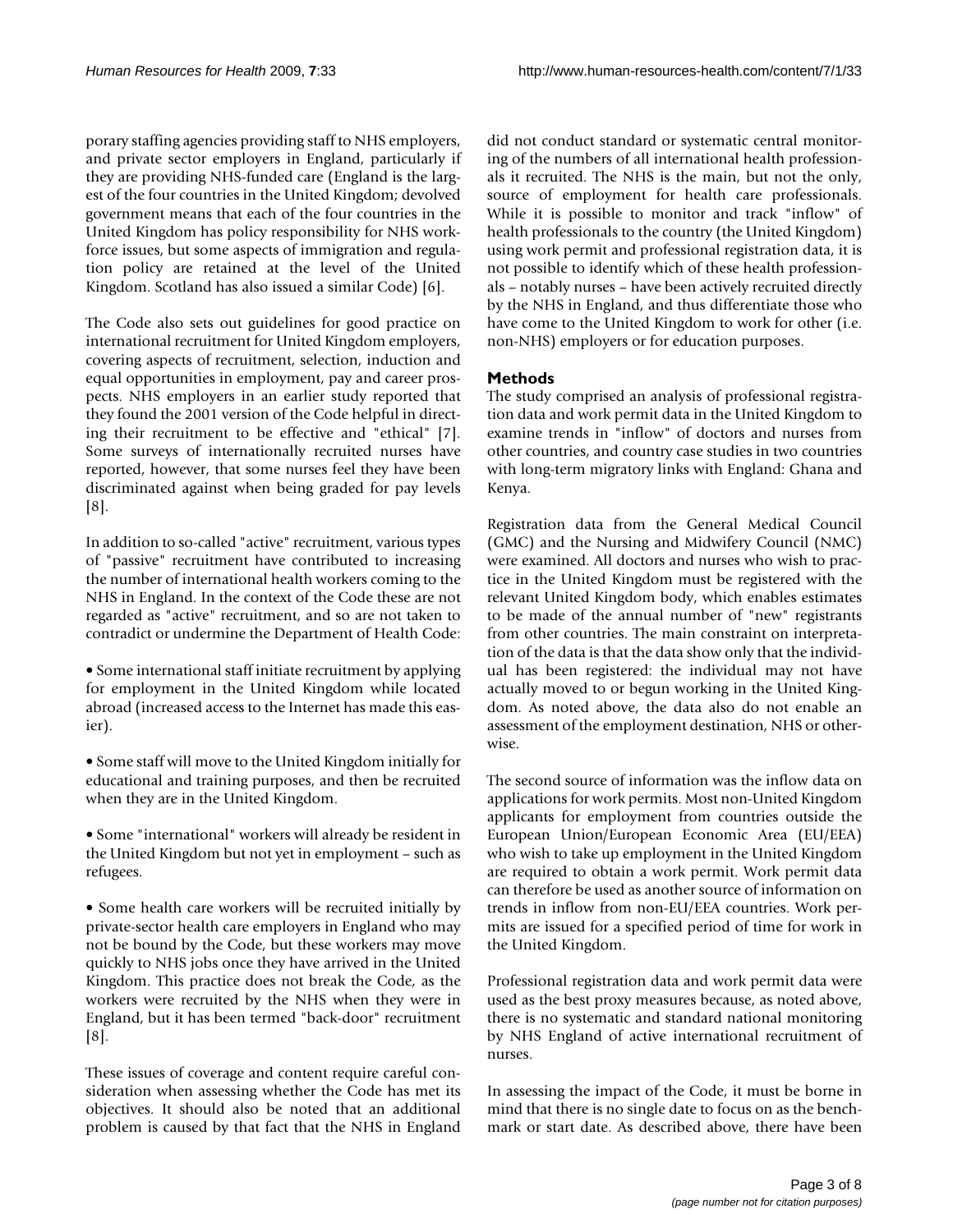different versions of guidelines and Codes in use since 1999. It should also be noted that these data record individuals applying to enter the United Kingdom to work as health professionals. If a nurse leaves an African or Asian country but works as a care assistant in the United Kingdom, this may not be recorded by these data as a nurse "moving" from one country to the other.

#### **Results**

Registration data were analysed to identify how many doctors and nurses had registered in the United Kingdom from different types of countries: countries on the "list" of those from which the NHS was not supposed to actively recruit; high-income countries; and the low-income countries "exempted" from the list at the request of their governments (China, India and the Philippines). Tracking the numbers and relative proportion of health professionals being registered from "list" countries was one way of evaluating the impact of the Code.

Figure 1 presents the registration data for doctors. The "spike" in registration in 2003 is reportedly an artefact rather than an indicator of a true increase in inflow. It occurred as a result of changes to the Medical Act (Statutory Instrument 2002//3135) that were to come into effect as a cut-off point in the United Kingdom at the end of 2003 and accelerated precautionary applications from graduates of certain universities in specified places, such as Hong Kong and Malaysia: they were registering even if they had no current plans to move to the United Kingdom. Setting this aside, there has been little change in the annual number of registrants from the "list" countries, which has varied between 1800 and 2200 across the period under consideration.

Figure 2 presents the registration data for nurses, collated in a similar format. The peak year for nurse registrants



#### Figure I

**Doctors: new GMC full registrants from the United Kingdom, other developed countries, list-exempt countries and list countries, 1999–2006**. Source: General Medical Council, United Kingdom.

from overseas sources was 2001–2002. In the period between 2001–2002 and 2005–2006 the annual number of nurses registering from "list" countries declined by more than half and the annual number from list-exempt countries by more than one third, while the annual number registering from United Kingdom sources increased significantly.

The second source of data was on work permits. Work permit data are not directly comparable with registration data. They cover different calendar years, do not cover individuals from EU countries, and provide data only on non-United Kingdom source countries, so cannot be used to assess the relative contribution of "new" United Kingdom sources in overall numbers of new entrants to the labour market. They do, however, provide an alternative measure of the inflow of health professionals from non-EU countries.

Figure 3 presents the data on work permits, shown in percentages by category of source country. The number of work permits/first time approvals issued to doctors applying for the first time to work in the United Kingdom increased rapidly from 1999 (547) to 2004 (2645) and then declined to 1931 in 2006 The data on the allocation of work permits to doctors that are illustrated in Figure 3 show some fluctuation between "list" and list-exempt countries over the period 2001 to 2006, but no overall trend of change. There has been no sign of a relative decrease in the percentage of approvals for applicants from "list" countries in the period under consideration.

The overall annual number of work permit/first permission approvals issued to nurses increased rapidly – from 1918 in 1999 to 15 246 in 2002 – and then declined to 10 730 in 2005, with a further marked decline in 2006, to 4931. The annual percentage distribution across different



#### Figure 2

**Nurses: new registrants from the United Kingdom, other developed countries, list-exempt countries and list countries, 1998–2006**. Source: Nurses and Midwives Council, United Kingdom.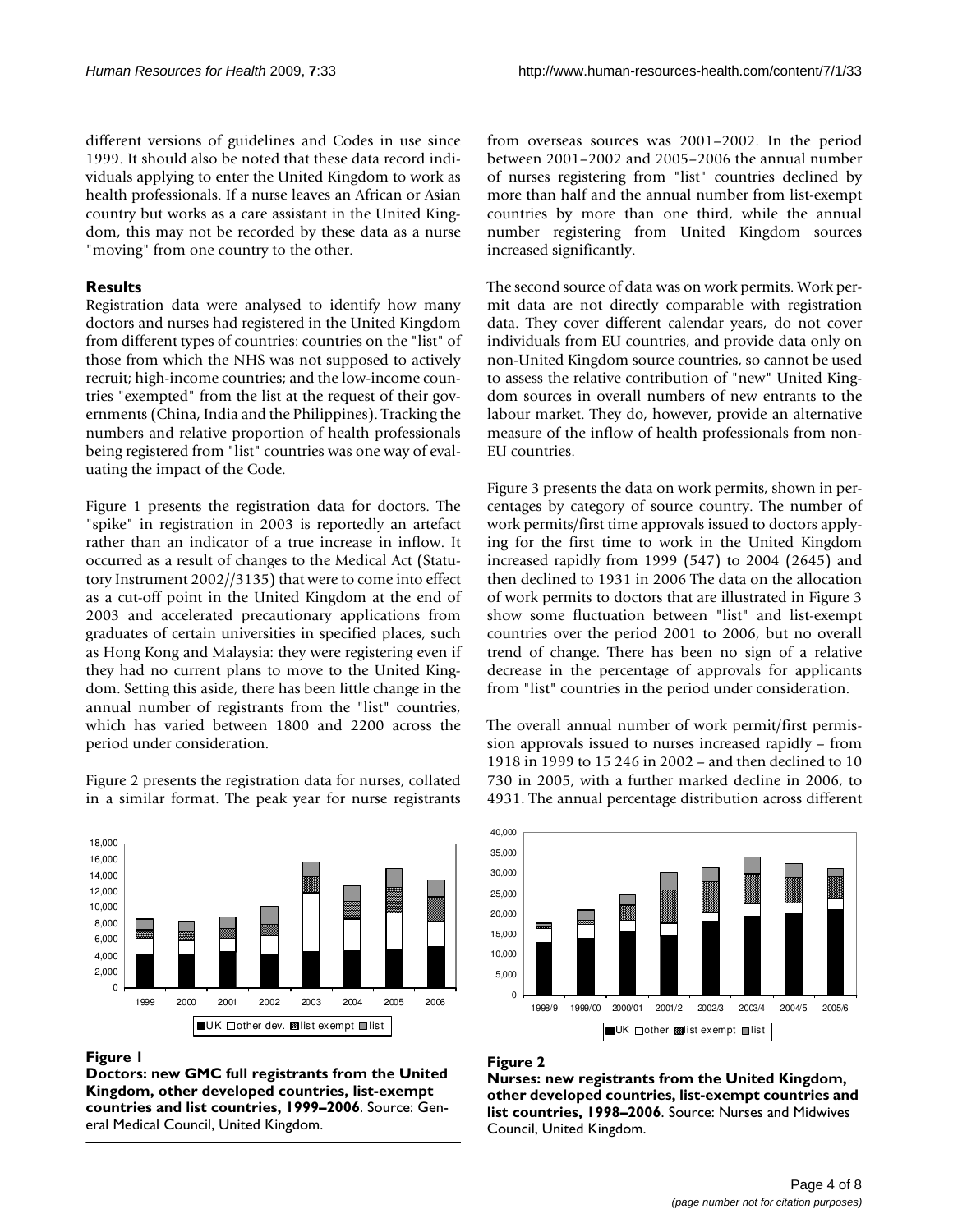

Figure 3

**Work permits issued to doctors: percentage by type of country, 2001–2006**. Source: Work Permits, United Kingdom.

types of source country is shown in Figure 4. As with the data on permits for doctors, there is little sign of any marked trend of change in the percentage of nurses from list countries and from list-exempt countries being issued with work permits over the period 2001–2006.

#### *Country case studies*

The other source of information for the study was data generated by case studies conducted in Ghana and Kenya. These case studies were conducted to ascertain the current



Figure 4

**Work permits issued to nurses: percentage by type of country, 1999–2006**. Source: Work Permits, United Kingdom.

outflow of health professionals to the United Kingdom and to other countries, in order to assess the relative significance of the United Kingdom as a destination for health professionals and to assess the "visibility" of the DH Code as a policy instrument in the health workforce policy and planning context in these countries.

Both country case studies relied on three methods of data collection: document and secondary data review, key informant interview and group discussion. Key informants were selected from representatives of the main organizations involved in human resource issues in the country. These included professional associations and regulatory bodies, ministry of health officials with responsibility for human resources, training institutions and development projects focused on human resource development issues. Group discussions were held with health professionals and trainees. Documents and secondary data reviewed were those that identified the scale of health professional migration. A total of 35 key informants were interviewed and three group discussions held.

#### *Kenya*

The data suggest that Kenya suffers from an acute shortage of nurses, yet there are reports of nurse unemployment [9]. This apparent contradiction reportedly has arisen because the Kenyan health system does not fund employment of sufficient nurses to meet its identified need.

An emergency hire programme supported by international aid and the Government of Kenya recruited an estimated 3000 nurses, mostly to serve in rural health facilities of both the government and faith-based organizations in 2006 (see [10] for an update). There is unequal distribution of the health care labour force between urban and rural areas and especially remote parts of the country, which has been driven by deployment procedures and relative changes in reimbursement packages, between those offered by the public sector and those offered by the faithbased organizations that disproportionately serve rural areas.

Table 1 presents data compiled by the Nursing Council of Kenya on the number of nurses whose qualifications were verified between January 1993 and December 2006. Nurses require qualification verification as part of the registration process in a second country.

There were peaks in the numbers seeking verification for exit to the United Kingdom in 2001 and exit to the United States of America in 2003. For both countries, verification numbers have fallen sharply since their peaks. That there have been sharp falls in exit verification for both the United Kingdom and the United States does not support an explanation based on the impact of United Kingdom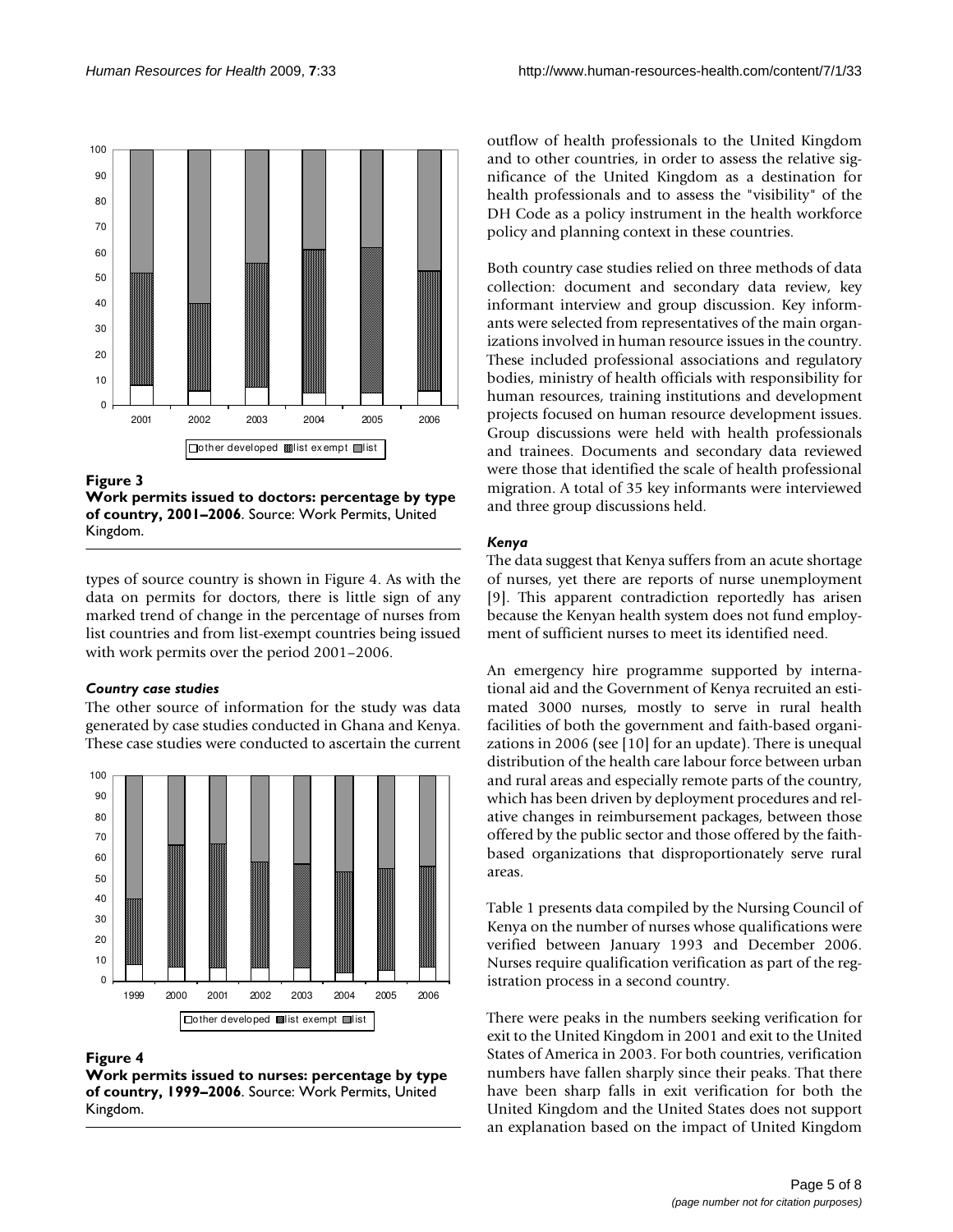| Country | 1993 | 1994 | 1995 |                 | 1996 1997 1998 |     | 1999 | 2000 | 2001 | 2002 | 2003 | 2004 | 2005 | 2006 | Total |
|---------|------|------|------|-----------------|----------------|-----|------|------|------|------|------|------|------|------|-------|
| UK      | 20   | 15   | 16   | 20              | 32             | 32  | 80   | 199  | 687  | 210  | 253  | 324  | 158  | 72   | 2118  |
| USA     |      |      |      | 10              | 16             | 40  | 46   | 45   | 174  | 356  | 656  | 263  | 255  | 220  | 2096  |
| Others  | 8    | 23   | 30   | b <sub>26</sub> | 3 I            | 29  | 25   | 42   | 52   | 26   | 31   | -56  | 78   | 98   | 555   |
| Total   | 34   | 43   | 50   | 56              | 79             | 101 | 151  | 286  | 913  | 592  | 940  | 643  | 491  | 390  | 4769  |

**Table 1: Kenya: Total number of nurses verified to have applied for foreign registration, January 1993 to December 2006**

Source: Kenya Nursing and Midwives Council. NB: Totals have been adjusted to add correctly. The table provided cites the total number of nurses verified over the period as 4783.

recruitment policy alone: the United States does not have a code or restriction on recruitment, yet numbers applying to the United States have also fallen.

The only internal source of data on doctor migration is the numbers seeking a "Certificate of Good Standing" from the Kenya Medical and Dental Association. This is required for doctors planning to practise outside the country or to go abroad for postgraduate medical training. A register of these shows that 28 doctors had sought a letter since February 2007, with three more doctors in the process of application.

Training is the usual vehicle by which doctors migrate: it is reported to be relatively rare for a doctor to migrate directly to an overseas post other than a training post, or to set up an overseas private practice.

Stakeholders in Kenya provided multiple explanations of the trends observed in relation to the flows of health professionals to the United Kingdom, few of which appeared to make a direct connection to the Code of Practice. Better pay and conditions for doctors in Kenya and to a lesser extent for nurses were highlighted, but the main factor identified was greater difficulties in achieving access to the United Kingdom labour market. Informants in Kenya reported that this was due to greater difficulties in obtaining visas, more stringent United Kingdom professional "adaptation" requirements and difficulties in securing United Kingdom clinical placements, and increased total costs of the process.

Many respondents in Kenya commented on past history in the country of very active recruitment on behalf (direct or indirect) of the United Kingdom NHS. They remembered seminars in hotels, visiting agents, and newspaper advertisements. Respondents reported that these activities were not now occurring on behalf of the United Kingdom. One reported example was a recruitment agency in Kenya that had in the past supported many nurses who wanted to migrate to the United Kingdom: it stated that it would no longer advise nurses to consider the United Kingdom but would point them in the direction of the United States or Australia, instead. It cited problems related to increased difficulty of access to the United Kingdom as the reason for this advice.

Few accounts of unscrupulous recruitment agent activity were reported in Kenya. This was reportedly mainly a problem associated with the recruitment of the unskilled labour force. However, it was perceived as unethical to recruit qualified professional nurses for relatively unskilled jobs in nursing homes and the like. A number of respondents were conscious that Kenyan nurses had found themselves working in such jobs and this was considered demeaning and exploitative.

#### *Ghana*

The Ghana Health Services estimated that there were 1446 doctors and 14 507 nurses employed in 2006. Longerterm trends for numbers of nurses and midwives in Ghana (1999–2005) provided by the Nurses and Midwives' Council for Ghana show that the numbers of registrants have increased considerably over the nine-year period. The numbers of unemployed nurses and doctors in Ghana were reportedly estimated to be insignificant.

The Ministry of Health, which includes the public services of the Ghana Health Services and private and military sector services, estimates the total loss of staff from the public, Christian Health Association of Ghana (CHAG) and military health facilities (Figure 5). These data indicate that staff losses have reduced since 2004, having shown an increase between 2001 and 2004 for nurses/midwives and medical officers. Data also show that "vacation of post" – the usual description for migration out of Ghana – has declined as a cause of attrition. It should be noted that these total movements of health workers from individual health facilities will include some who move between facilities, rather than being lost to the system.

Additional information on outflow to other countries was obtained from health professional bodies. Data provided by the Pharmacy Council showed that the number of pharmacists requesting letters of confirmation of qualifications reached a peak in 2003 and had stabilized at about half their peak levels between 2004 and 2006. Data provided by the Ghana Nursing and Midwives Council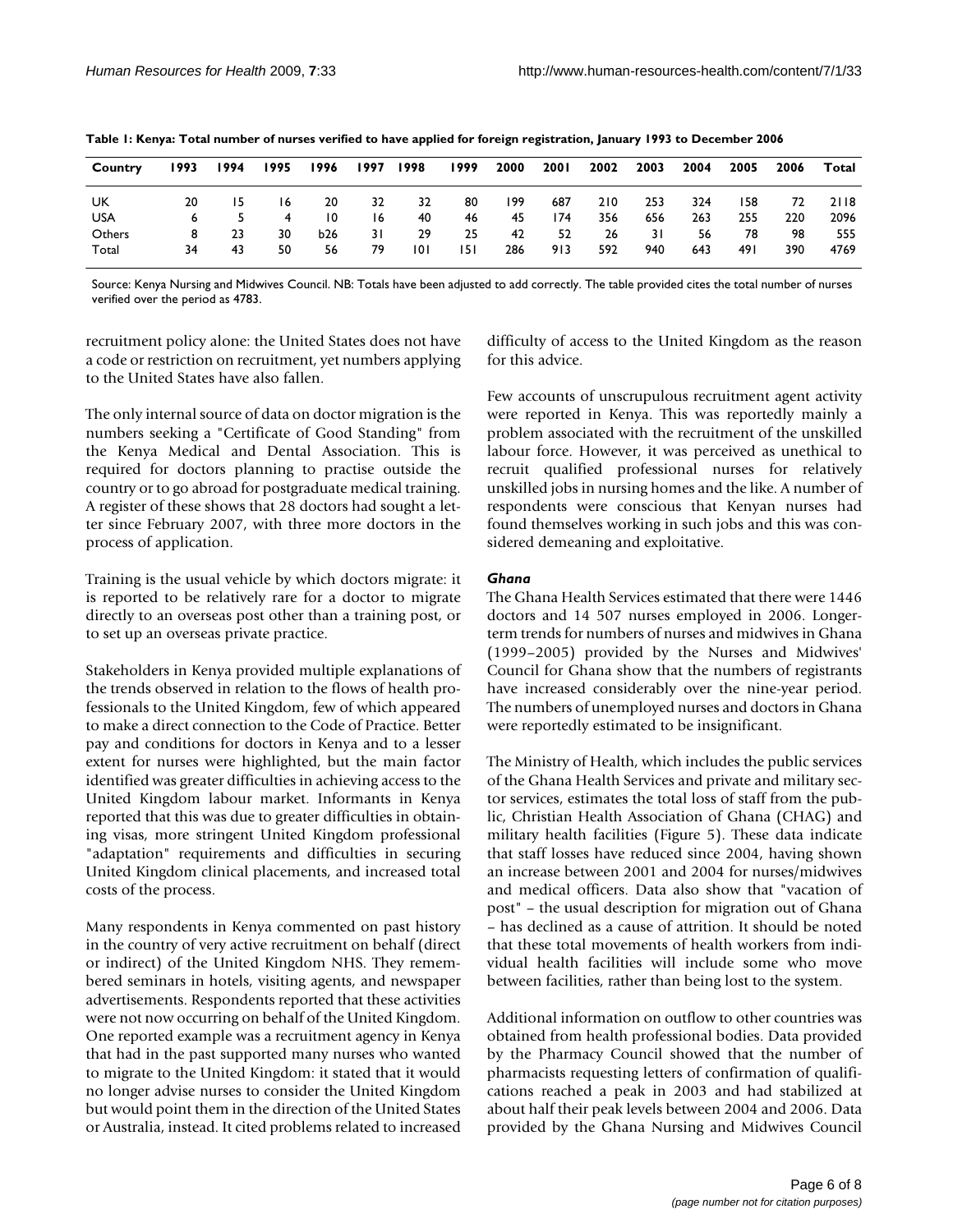

Figure 5

**Loss of staff from individual public, CHAG and military health facilities, by cadre**. Source: Ministry of Health, Ghana.

show a declining trend in rate of requests for verification of qualifications from a peak in 2003, with an overall 34.5% reduction between 2003 and 2005. The dominant target destination in recent years had been the United Kingdom (71%), followed by the United States (22%). The Nursing and Midwives Council further reported that validation requests had fallen to 56 in 2006, from a figure of 686 in the previous year. This rapid decline was attributed by respondents to two main factors: Government of Ghana policy changes and international labour market changes.

The Government of Ghana has put in place a number of policy measures designed to reduce the rate of migration of health professionals:

• improved pay and conditions packages of doctors and other health professionals.

• new procedures that make it more difficult to evade the provision of the bond by which nurses trained with public funds are required to work for five years for the Ministry of Health or repay the cost of training.

For doctors, similar measures to enforce a bond policy with similar intentions have not been taken, but there had been an extension to the period working as a house officer, and the Ghana College of Physicians and Surgeons had been instituted in 2003 to expand provision of postgraduate medical training.

International market developments have had also reportedly had significant impact on migration trends. Increasing barriers to entry to the United Kingdom were seen by most respondents in Ghana as the most important explanation of the decline in migration trends. These included: • greater difficulties in obtaining visas and jobs;

• more stringent "adaptation" requirements and difficulties in securing placements;

• a perception of difficult conditions in the United Kingdom NHS.

Respondents noted that the dominant mode of recruitment of health professionals to the United Kingdom has been by word of mouth and operating through collegiate networks. None of the respondents in Ghana believed that the Code of Practice had produced a significant effect, and they attributed recent reduced international recruitment activity to the reduced employment opportunities in the United Kingdom.

#### **Discussion**

As noted earlier, some policy analysts have misunderstood the actual content and coverage of the DH Code. It is important to stress the key points, in terms of the content and objectives of the Code:

• The Code places restrictions on active recruitment by the NHS; it does not aim to prevent recruitment of other kinds (e.g. movement for education).

• The Code provides a list of countries that should not be targeted for active international recruitment; this list was only made available some time after the Code was published in 2001, and is subject to review.

• The Code does not cover the whole of the United Kingdom; it covers primarily the NHS in England, which is the main but not the only employer of health care professionals in the country.

• The Code includes information on good practices for NHS employers on how to conduct effective and so called "ethical" international recruitment.

Secondly, it must be highlighted that there was no systematic or comprehensive monitoring of "active" international recruitment, so data are not publicly available to test the effect of the Code in detail, in terms of changes in flows from different types of source country. It is not possible to identify in detail the actual number of health care professionals who were recruited by the NHS, or which proportion of this group had been "actively" recruited. The absence of systematic monitoring of NHS international recruitment activity means that any evaluation has to rely on proxy measures related to professional registration and to work permits issued. Neither measure is ideal or provides a complete measure of inflow.